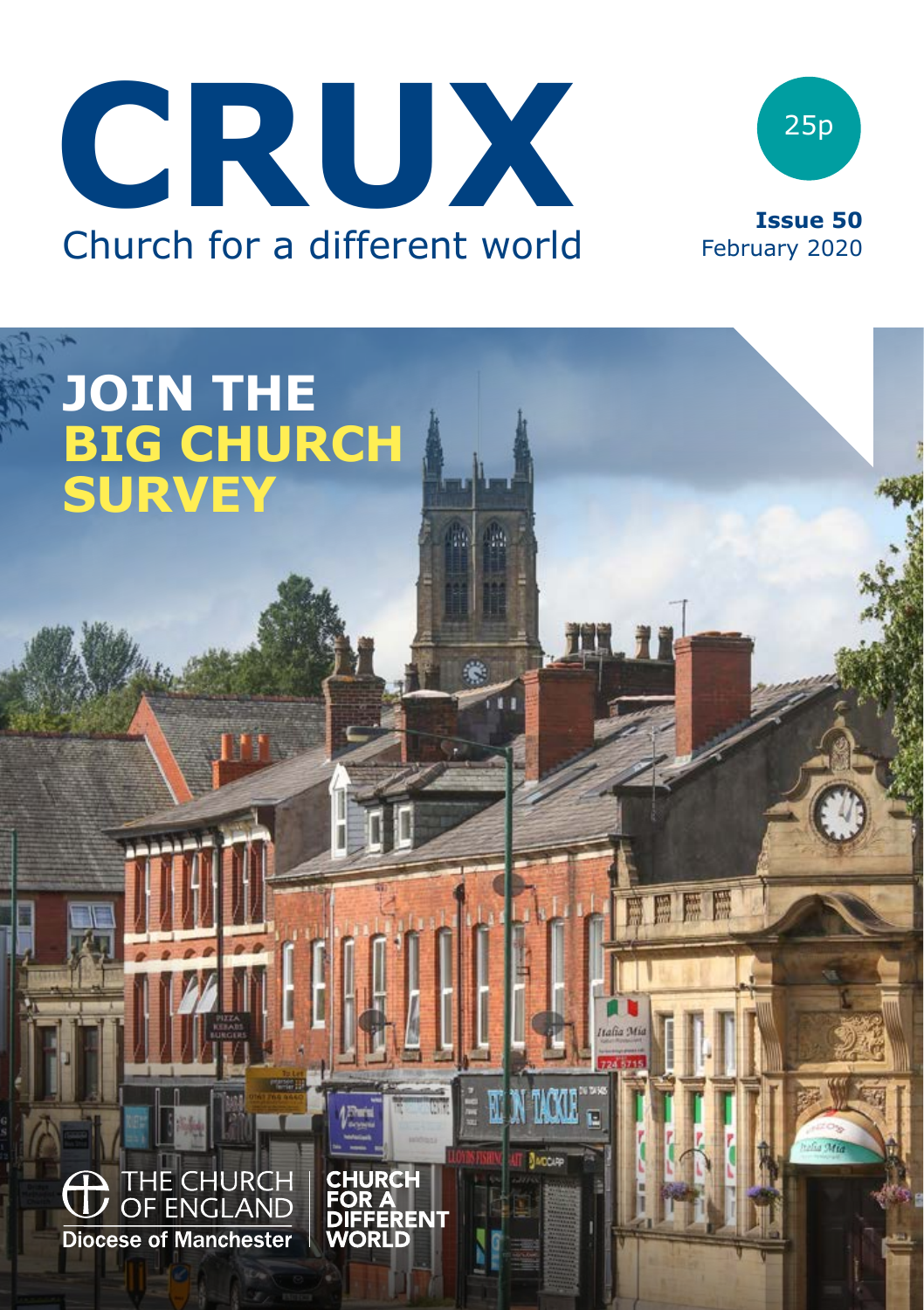## **PLAYING A ROLE IN RECONCILIATION**

**It has been good to hear, at the beginning of this year, government and others beginning to talk about a process of national reconciliation. With the General Election behind us, as a government with a clear working majority, many of the divisive battles of the last couple of years now lie in the past. Rehashing the vitriol over Brexit will do little little good for anyone.**

The challenge is that reconciliation is, like Brexit itself, a word that is capable of diverse understandings. Sometimes the victor, stretching out their hand in an apparent gesture of reconciliation, is saying little more than, "We won. You lost. Get over it".

A real process of national reconciliation will require far more by way of magnanimity and the restoration of trust. Participants from all sides of the debate will need to sign up for it, and it will have to be led by individuals and institutions that are not allied to the chief protagonists.

There will need to be apologies for the damage done to truth telling over these recent times, and a credible willingness from all sides of the spectrum to acknowledge that we need to restore better standards in public life.

It's a hard ask, but one that I believe we can rise to. Not least our churches at every level from the local parish to our national institutions, can play a vital role. I hope and pray that 2020 will show we can rebuild our nation



## **#LIVELENT: CARE FOR GOD'S CREATION**

**#LiveLent: Care for God's Creation is the Church of England's Lent Campaign for 2020. With weekly themes shaped around the first Genesis account of creation, it explores the urgent need for humans to value and protect the abundance God has created.**

This year's #LiveLent challenge offers 40 short reflections and suggested actions to help you, your family and your church live in greater harmony with God, neighbour and nature.

For more information, visit **[www.churchofengland.org/livelent](https://www.churchofengland.org/livelent)**





## **HELPING YOUR CHURCH TO LEAP INTO THE FUTURE OF GIVING**

**An exciting conference is being organised to help the many churches in our Diocese who are looking at various ways to increase giving and fundraising.** 

This event will help parishes to continue to support much-valued charitable activities in their communities, and maintain their places of worship and other parochial buildings.

Bishop David will be in attendance to host the event. He is well aware of the challenges facing our churches and diocese as overall levels of giving in the last few years have been at best static. His message is one of confidence that it is possible to increase levels of giving and he is encouraging all of our churches to attend the conference.

It will include a range of national and regional speakers who will outline new strategies to help you to meet the challenges of giving and fundraising, including digital methods, and attract financial support from your community. An invitation from Bishop David has already been sent via email to Area Deans, Parochial clergy, PCC Secretaries, Treasurers and Gift Aid Secretaries. A maximum of **two people per church** will be able to attend.

**For further assistance please contact Paul Bailey, Digital Giving Officer: 0161 828 1464 / paulbailey@ manchester.anglican.org or Simon Ambrose, Communications and Events Officer: simonambrose@ manchester.anglican.org**

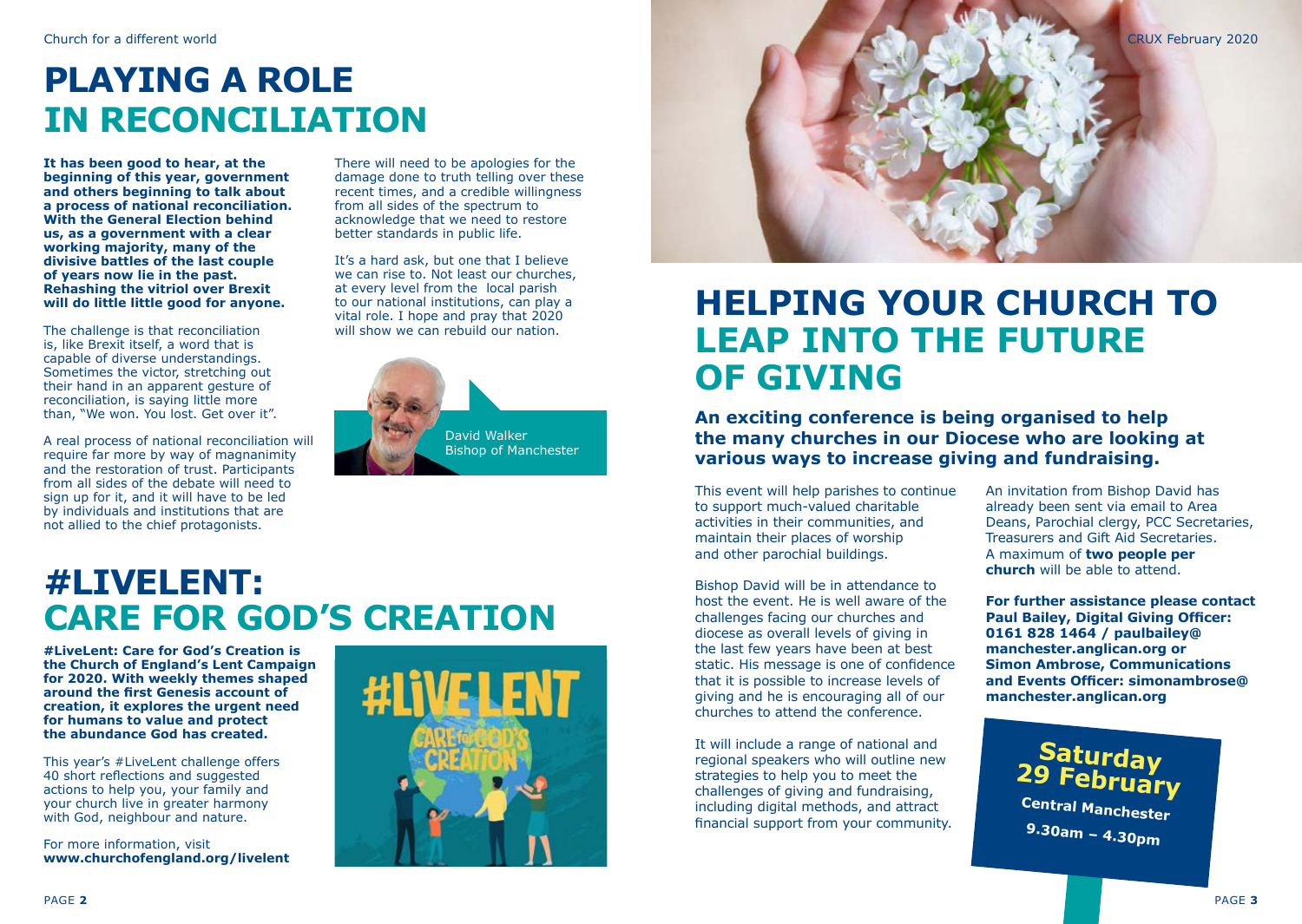## **DWELLING IN THE WORD**

#### **Where the Spirit does not open the Scripture, the Scripture is not understood even though it is read - Martin Luther**

For most of my Christian life my understanding of studying the Bible has been quite straightforward. On your own, or in a group, you select a particular passage of Scripture and then, using a commentary or study guide, you read about what it means… simple! However, over the years I began to find that this approach to the reading the Bible was leaving me somewhat cold. Yes, learning new information was interesting but if I was honest it wasn't engaging my heart and soul.

A few years ago I was invited to a workshop on Dwelling in the Word, a spiritual practice of engaging more deeply with a biblical text in expectation of not only receiving information but of being transformed by the Living Word

of God. This may sound somewhat strange but in a noisy culture of fast paced information overload, the workshop introduced me to the unique opportunity of allowing God the space to speak as we patiently open ourselves to what God may be saying in and through a selected Bible text.

Like any new practice this took me a while to grasp. After years of a more formulaic and informationally based approach to reading the Bible (where I shaped what I read) it was difficult at first to let the Word shape me. However, as I learnt to listen more deeply to God and others my heart, mind and soul began to gain new insights and understandings of texts I previously thought I knew everything about.





#### **How to Dwell in the Word**

Using the steps below this is best done in groups of 6-8 people.

- **1.** Choose a Bible passage to dwell on (perhaps from the lectionary or a passage meaningful to you or your group).
- **2.** Prepare for your time of listening by inviting God's Spirit's to help you be aware of any words or phrases that capture the attention of your mind, heart or soul. Then read the text aloud, not rushing it but allowing the words to linger, and finish with a short time of silent reflection.
- **3.** In pairs, take turns listening to each other about what you heard from the passage. It could be something that surprised you, challenged or caught your imagination or it may have raised something you would like to know more about. Listen carefully, because next you will be feeding back to the group about what your partner said.
- **4.** As a group, each person introduces their partner and what they shared about the text (meaning, challenges, etc.) Be aware of any common themes or particular reflections emerging that may be significant for others in the group.
- **5.** End the meeting by reading the Scripture text one more time. Pray that God will continue to speak to the group through the Scripture in the coming week(s). Bring the Scripture text to the group in the same manner at the next meeting.

#### **Jamie Mackenzie, Local Ministry Officer**

#### **Isaiah 40:8**

The grass withers and the flowers fall, but the word of our God endures forever.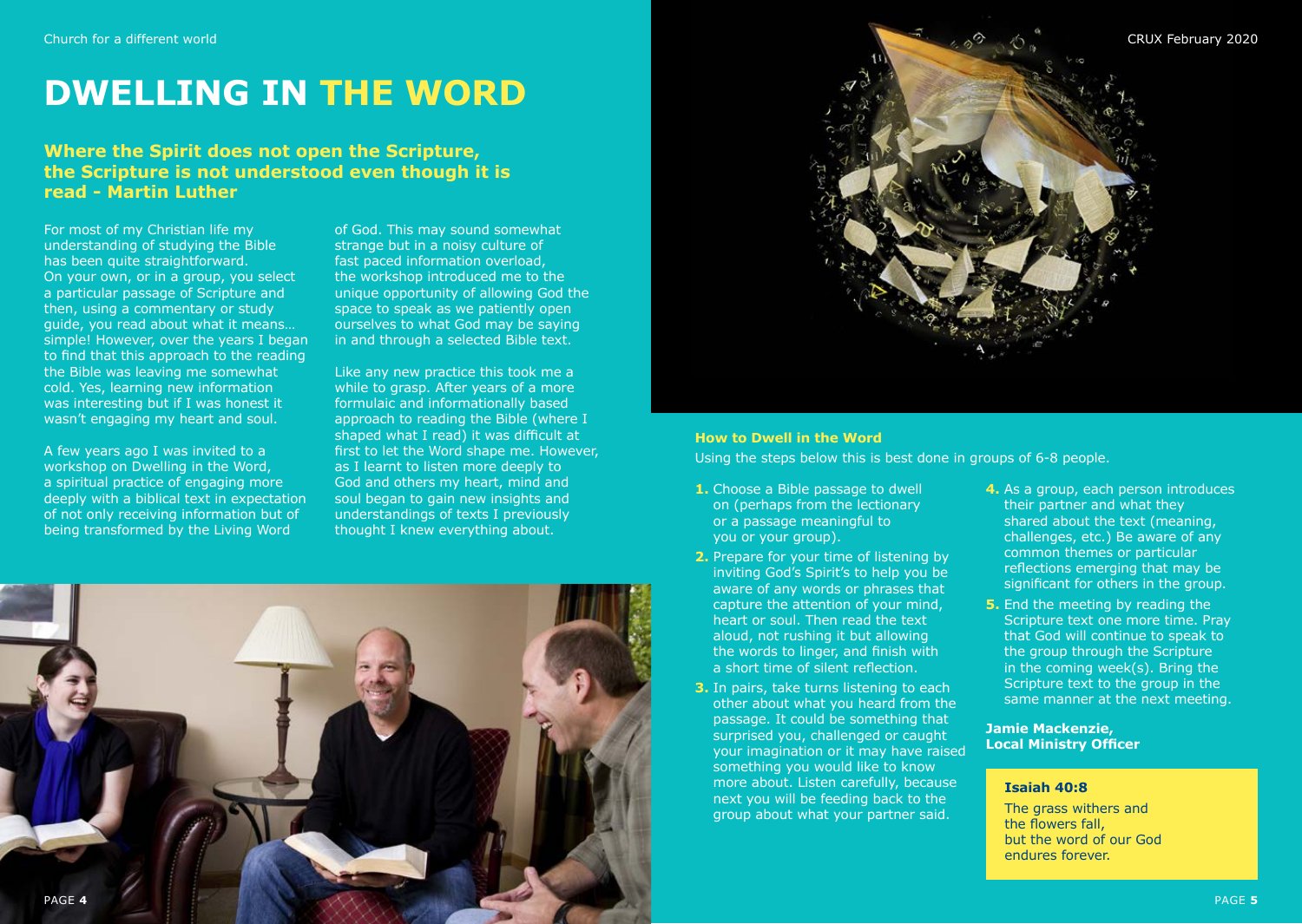### **APPOINTMENTS**

#### **The Revd Caroline Hewitt,**

currently 0.5 Priest-in-Charge of St. Michael and All Angels Lawton Moor, has been appointed as 0.5 Incumbent of St. Michael and All Angels Lawton Moor. This is in addition to the post of 0.5 Team Vicar in the Wythenshawe Team.

#### **The Revd Jonathan Moores,**

currently Team Vicar of Seven Saints, New Bury with Great Lever, has been appointed to the three year post of Interim Minister in the Leverhulme Team.

#### **The Revd Jane Warhurst,**

currently Incumbent of St. John the Baptist Irlam, has been appointed in addition as Area Dean of Eccles Deanery.

### **RETIREMENT**

**The Revd Stephen Fletcher,** currently Team Rector of Horwich and Rivington is to retire on 30 April 2020.



## **GM FAITH SECTOR SUMMIT ON FAMILY HOMELESSNESS**

**The number of homeless families across Greater Manchester currently exceeds 1,500, with evidence showing that hidden homeless households could take this figure to 10 times higher than official statistics.** 

Manchester has the highest number of children living in emergency and temporary accommodation and Oldham has seen the second largest increase in the number of homeless children over a five-year period.

Children who experience homelessness are more likely to experience homelessness as adults; homelessness has a significant impact on children's physical health, their mental health and emotional wellbeing and children who sofa surf or live in temporary accommodation are much more likely to fall behind in school due to exhaustion, emotional distress and a lack of quiet space to do their homework.

With levels reaching crisis point, the Shared Health Foundation has been working with agencies and council teams, as well as families with lived experience of homelessness, to investigate the difficulties being faced.

Greater Together Manchester is joining with Methodist Central Hall in Manchester to call for the Faith Sector to gather, in conjunction with colleagues from the Greater Manchester Homeless Action Network, for another Homelessness Faith Sector Summit.

It will take place on **Thursday 12 March 2020** from 11 a.m. to 3 p.m. at Methodist Central Hall, Manchester, M1 1JQ. Book tickets via Eventbrite: **<https://tinyurl.com/yj9pw27f>**

## **BRIEF ENCOUNTER: Dylan Edwards**

**"Relying on God to open up doors."**

Dylan joined the Antioch Network as a Church Planter in the Rochdale Diverse Plant at the end of last year.

He had been going to church since an early age and started attended Child Evangelism Fellowship (CEF) camps since around 5 years old. By the time he was 11, he put his trust in Jesus. "I'd been hearing about Jesus and how he had died for me and I wanted to be like him."

He describes his mother as a person of faith and someone with a passion for Jesus. "Unfortunately, there were lots of issues around my father, including alcoholism, so it was also difficult at that age."

"But then when I was around thirteen / fourteen I started falling. I was drinking and smoking and doing all kinds of things. I was attending a Catholic convent secondary school and I had to leave because I was getting in to all kinds of trouble."

By the time Dylan was fifteen, he stopped going to church. He left school at 17. "I didn't have a clue what I wanted to do. I just wanted to have a drink, be with the lads and play football and do my own thing." He always wanted to be a professional football and despite the challenges he experienced he successfully completed courses as a football coach and gym instructor.



But in 2016, a chance encounter with Helen, a CEF worker, helped him on his journey back to God. She asked Dylan if he would like to come back and be a leader with one of the Summer camps. He was delighted to be given this opportunity.

Dylan started to go back to church and things began to change. "After the CEF camp, I attended a Christian event and I had such a strong encounter with God. We were singing and the words really affected me. I just started crying. I just knew how much God loved me and how much He wanted to have a relationship with me. And then my lifestyle and my desires started to change."

However, it wasn't easy. His old lifestyle was still there and he was still struggling. It took 18 months to find himself.

"And I remember I just wanted to know God, to be in a relationship with God and to walk with God, and to serve Him and to tell people about Him. By 2018 my prayer life was growing and I was reading the Word and I felt a call to ministry, to serve God and to evangelise. I've been relying on God to open up doors and the last 18 months have been the best in my life."

Alongside his work with Antioch, Dylan has been studying for BA in Theology with the Wilson Carlile Centre in Sheffield and so his life is rich.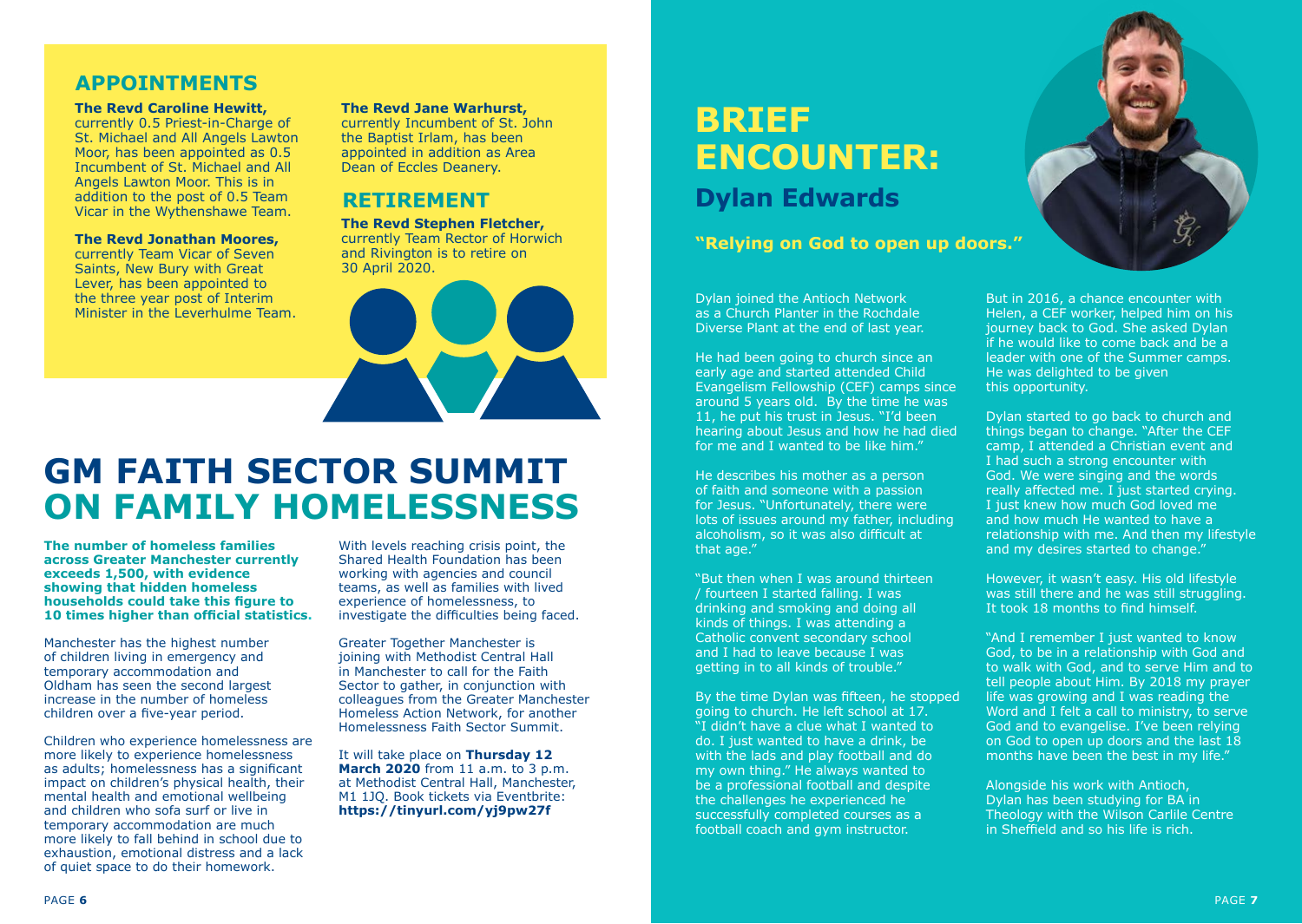## **A BIG SNAPSHOT LEADING TO A BIG CONVERSATION… JOIN THE BIG CHURCH SURVEY! ...**

**Have you ever wondered how often church members invite non-Christians to your services and events? Or how confident they are in sharing their faith with others? Would you like to know more about how their growth in understanding and relationship with God is supported?**

The Big Church Survey, a project supported by the Church of England, the Evangelical Alliance and Hope Together, seeks to provide answers to these and other questions. This new initiative gathers information on three main areas: demographic data such as age and ethnic background, postcodes to identify the areas in which respondents live, and their practice of Christian discipleship.

Its findings have the potential not only to improve our knowledge of who attends our churches, but also our understanding of how people currently live out their faith in church and community.

#### **Who benefits from the survey?**

**Churches** taking part in the survey receive their own report enabling individual churches to easily see how they are helping people grow in faith, discipleship and mission. This report will help you to better understand your church and surrounding area but individuals will not be identifiable (all information gathered by the survey is kept in strictest confidence).

**Dioceses** can learn how churches are helping people to grow in each of these areas. Here in Manchester information gained from the survey can support our progress towards our three mission goals:

- Growing new disciples in missionary communities which are younger, more diverse, active and spiritually engaged.
- Nurturing nurturing new and existing disciples.
- Serving present for all, speaking and acting prophetically for justice, supporting pastorally the vulnerable, deprived and excluded.

In each priority area, the Big Church Survey can show us what's working well and identify where more support is needed.

The leadership and national officers of the Church of England can also use the information gathered by the survey to develop more effective strategies and resources that support our calling to be a Christian presence in every community.



#### **Who can take part in the survey?**

It is designed to open to any church wishing to participate. It can be completed by any church in any area or of any size, including churches meeting in schools or community buildings, Fresh Expressions of Church and new church plants. The greater the variety, the greater the opportunity to see what's really working across regions and different types of places as well as people.

It is open to everyone, including children and visitors. The more people in your worshipping community who join in, the more you learn.

#### **How easy is the survey to complete?**

The Big Church Survey is free, accessible, and consists of a series of "tick box" questions that can be completed in less than ten minutes.

The survey is designed to be flexible so that it might accommodate different circumstances and preferences. For example participating churches are not restricted to a single Sunday, but can select the most convenient time to complete the survey within a set time period.

Church members can also choose how to complete the survey. It is available in three formats: online, App and a traditional paper form.



#### **How can my church take part in the survey?**

Participation in the survey is entirely voluntary. If you are keen to get your church involved, you can opt into the Big Church Survey by taking these four simple steps.

- **1.** Find an enthusiastic volunteer or champion willing to run the survey in your church (or, if you prefer, more than one). The church champion does not need to be an expert in numbers or computers. It is more important to be passionate about sharing their Christian faith and bringing new people to their church!
- **2.** Once you have identified the right person for the job, the champion signs up to register your church on the survey website. The champion receives a "welcome" email with an information pack and step by step quide on what to do next.
- **3.** The champion publicises the survey for the date your church has chosen and supports the congregation to complete the survey. Help is available! In addition to the champion information pack, posters, flyers, and even instructions on how to make a Big Church Survey box are available to download.
- **4.** Once the congregation has completed the survey, the champion downloads the summary report to share with clergy and congregation. It's completely up to you what you do with this, but your conversation about faith, life and church today based on your unique church snapshot is ready to begin.

**life**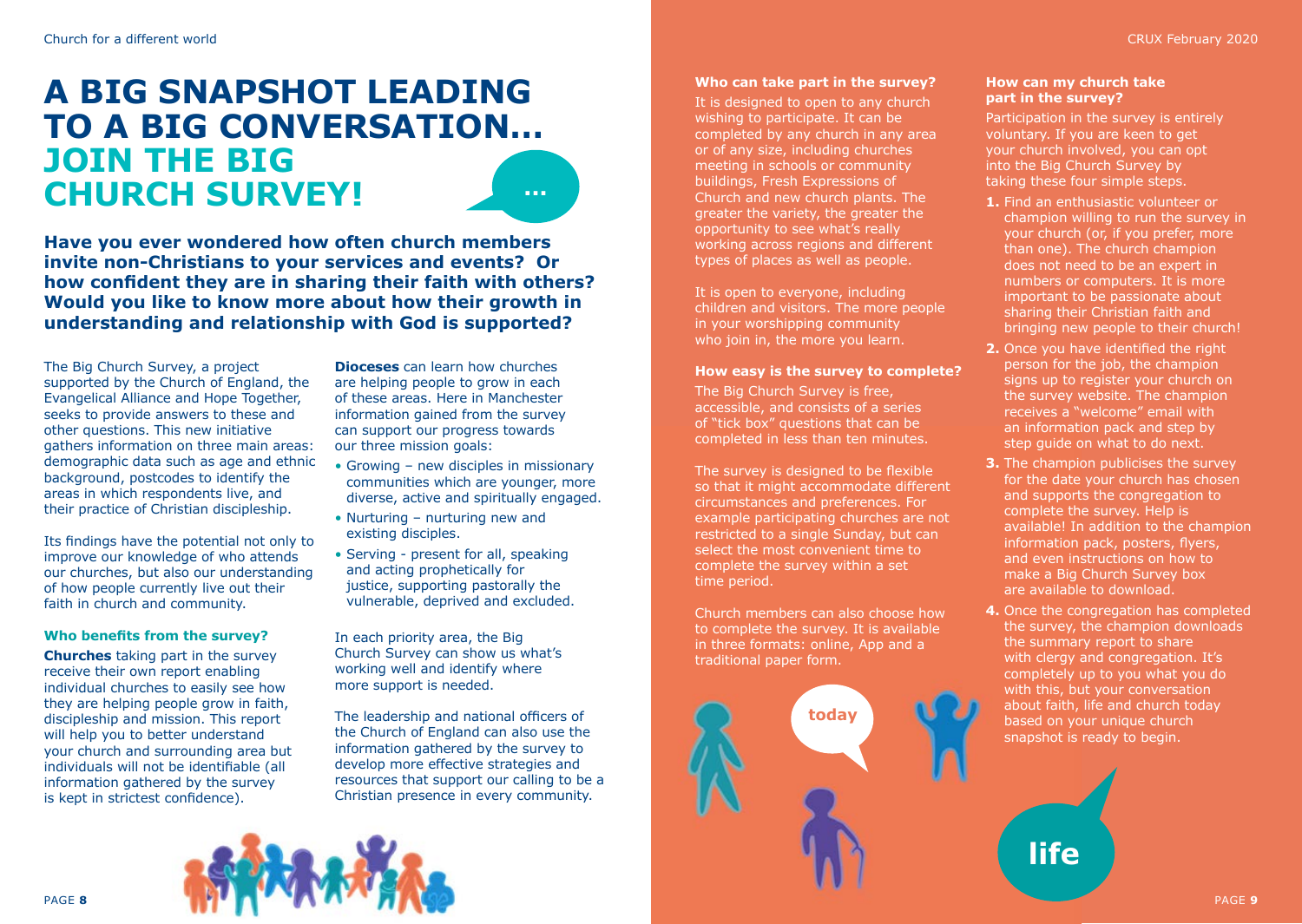



#### **What can we do now?**

The Big Church Survey will be up and running in May and June. Churches in Manchester Diocese are warmly encouraged to take part.

Look out for further information about the survey on e-news, the diocesan website and on social media. You may also wish to contact the Diocesan Champion who is available to support participating churches (details below).



**#**



- **1.** If you are already keen for your church to take part, register your interest on the Big Church Survey website.
- **2.** If you would like to find out more, check out the "Q&A" section on the survey website (a form for additional questions relevant to your circumstances is also provided). Or contact your Diocesan Champion for an informal conversation.
- **3.** If you want to ensure that people are fully informed and involved in the decision to take part, now is the time to start the conversation about the survey and its potential benefits to your church. Why not begin by sharing the video on the survey website?

**To find out more about The Big Church Survey visit [www.bigchurchsurvey.org](http://www.bigchurchsurvey.org). To contact the Diocesan Champion, email AlisonPeacock@manchester. anglican.org.**

**??**

## **NIGHT SHELTER: A VOLUNTEER'S PERSPECTIVE**

**The Greater Together Manchester Night Shelter is just one of the ways in which Greater Together Manchester has been working with churches and other partners to offer hospitality and shelter to rough sleepers.**

Its fantastic team of volunteers provide necessary respite and relaxation from the daily efforts homeless people face. But why volunteer?

For many volunteers, faith is a strong motivator to offer time and skills to support others. Martin, who has been volunteering with the project for 18 months, explains.

"As a Christian we are constantly being told that God wants us to give. I give a few hours a week over the winter months to help those who are in need of shelter, a hot meal and somewhere warm and dry to sleep. Our guests come from all walks of life.

"To be homeless isn't anything to be ashamed of as it can happen to any of us. There are numerous reasons that can lead to homelessness. These can include the breakdown of relationships, redundancy, the termination of rented accommodation, and mental health problems. Or just the fact of being in the wrong place at the wrong time.

"Our guests may be going through one or many of these. I too have suffered in the past from some of these issues, and appreciate the help and love I was given when I was down.

"The presence of God in my life was certainly the main factor that got me back on my feet. Now, more than ever, I try to give back as much as I can to God, to church, to church groups and other organisations, using the skills and gifts that God has given me. Giving up one evening a week is not too much to ask anyone.

This rolling shelter will run through the worst of the winter months, but hopefully we will see this move into a twelve month operation and run a bed all year round for those who are so desperately in need."

**If you are interested in volunteering visit [http:/greatertogethermanchester](http://greatertogethermanchester.org/homelessness/)  [org/homelessness/](http://greatertogethermanchester.org/homelessness/)**



## **CHRISTIAN MUSLIM FORUM**

**In December, the Dean of Manchester Cathedral hosted the national network, Christian Muslim Forum to bring together Imams and Clergy and other representatives of the two faiths within Greater Manchester.**

The afternoon focussed on initiatives that build strong relationships, involving young people and women, addressing online hate and the power of friendships. There are plans for another get together in February 2020. For further information, please contact Near Neighbours Coordinator, Samra Kanwal: **[samra@](mailto:samra@greatertogethermanchester.org) [greatertogethermanchester.org](mailto:samra@greatertogethermanchester.org)**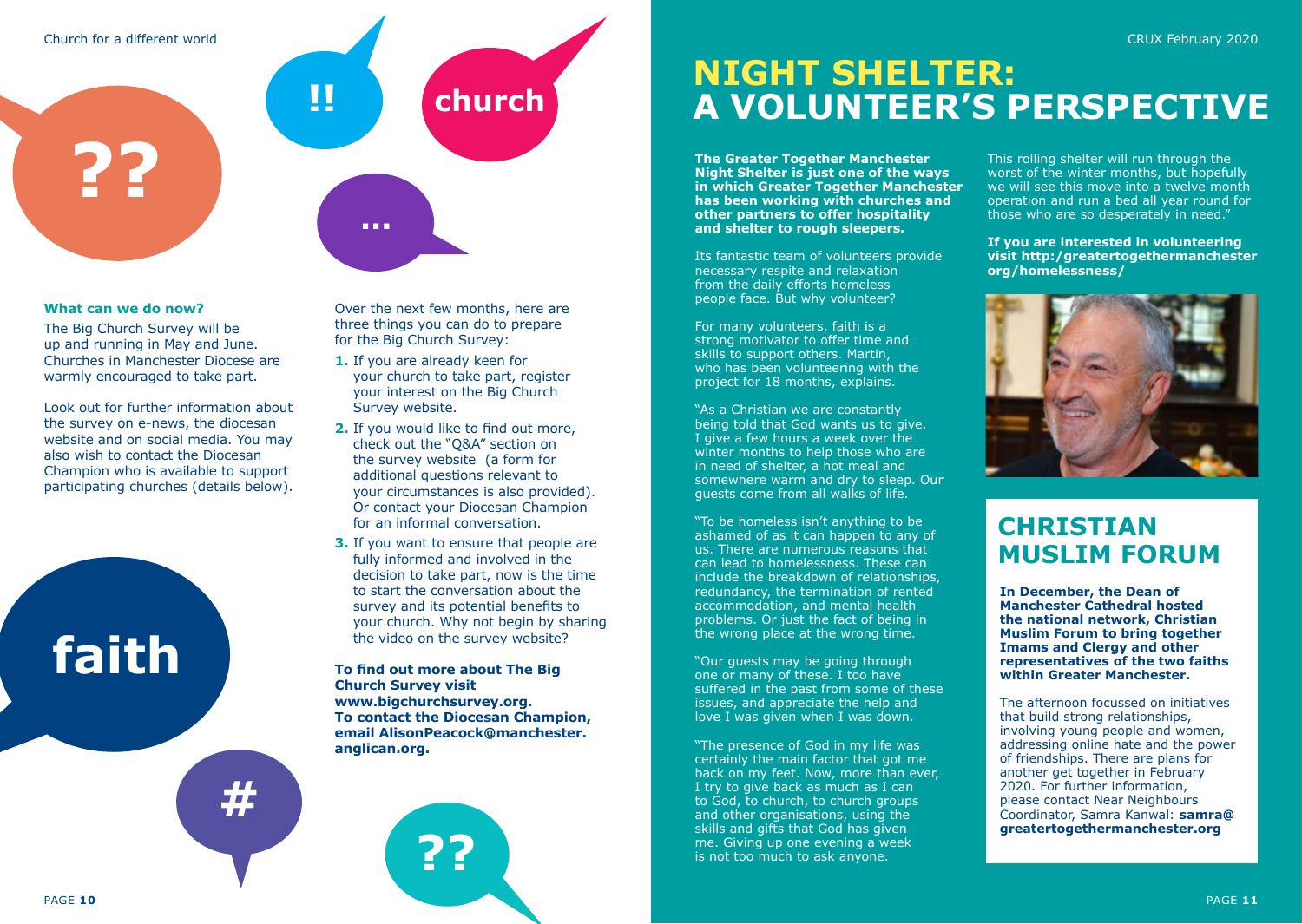## **WHAT A DIFFERENCE ONE PERSON CAN MAKE!**



#### Bishop Mark Ashcroft

#### **"The world will face irreversible heating unless firms shift their priorities soon, the outgoing head of the Bank of England has told the BBC".**

2019 was an astonishing year in the world of the environment and climate change. Who would have thought that Mark Carney, the Governor of the Bank of England, would have instigated a stress test on banks particularly to do with the climate crisis? - and that he would also be highlighting the fact that current company policies indicate a rise in climate temperatures to nearly 40 C way beyond the 1.50 C that is seen as the maximum.

Although environmental issues did not feature as highly as they might have done in the election campaign – remember the melting ice figures - the Conservative party manifesto promised **"the most ambitious environmental programme of any country on earth"** and in fact every party made significant promises on the environment.

All of this change is due to a growing awareness about environmental issues, the rise of Extinction rebellion and two particular individuals who have captured the public imagination in this country and around the world: Sir David Attenborough whose films on the natural world and particularly the effect of plastic on our ocean life have been a game changer, and then Greta Thunberg who has done more to raise the profile of climate change than any other this last year - whether or not you agree with everything she says.

This year Britain is hosting COP 26 in Glasgow as the nations gather to look at the current state of affairs in respect to the climate crisis and plan together for future action. It is our moment to hold governments (including our own) to account and to shift the debate forwards. Countries like Kenya have already completely banned plastic bags. Other countries in Africa have found ways of making hard to recycle plastic into floor tiles. Our governments target for net zero emissions is by 2050 but Manchester is going for the earlier date of 2038

In our churches we are at risk of falling behind. Our heritage of historic buildings doesn't always help us to be carbon neutral. But one way or another we can't ignore the climate crisis and its impact on the poorest communities throughout the world. Just as the Fair Trade movement taught us that our cheap coffee and tea was at the unacceptable price of poor working conditions and pay in the global south, so too climate change activists are telling us that cheap travel across the world and cheap goods from countries that pollute the atmosphere in fact cost the earth.

What Greta has shown us is that even one or two determined individuals can change the world – perhaps we can write to our new MP on environmental issues or be an Eco champion in our church and at least help us together down the path of becoming an Eco Diocese. One person can make a big difference.

## **TALKING WITH GOD**

**As children we are shown how to pray, 'hands together and close your eyes'. As adults we are just told to pray, but somehow, we seem to lose that childlike ability to just talk to God.**

The Alternative Prayer Course, hosted by Christ's Church Harwood, was a recent recipient of the Church for a Different World Awards. The course, spanning four weeks last summer, was set up in response to the feeling that people were crying out for help with prayer and seeking something new.

'I find it easier to express feelings in pictures. Art is a way of relaxing so I can better hear God's voice.'

As the course facilitators, Gail Spence and Rebecca Webster, explained, 'it opened people's minds and got them thinking about the different ways they could engage in conversation with God – one that didn't involve kneeling in silence with nothing coming through; or trying to be like the person next to you, or the person leading the intersession in the service. The course also provided an opportunity to listen – after all, prayer is a two-way conversation.'

'Prayer is the unspoken word with someone who knows you better than you do.'



Each week, the participants focused on a different method inspiring alternative prayer: Bible Journaling, colouring, pottery and the Psalms. In the pottery session, prayer pots were made: 'the base represented yourself and each of the five coils represented a person close to you, who you wanted to pray for. Afterwards, you could write down your thoughts and your prayers and put them in to the pot.'

Feedback from the course was very positive: 'The course was very thought provoking. It opened my mind to new experiences and helped me with my praying'; 'I enjoyed the quietness. A time to think in a different way and put away some home stresses and switch onto a new way of prayer and meditation'.

about<br>In the

is to be in the light but hates a !

oil in the darkness. "Ammon who oves their brother and sis spu in the databless. "Anyone who loves their brother and sisters live<br>is the light, and there is nothing in them to make them stumble. "It ho hates a brother or sister is in the darkness and walks at the darkness. They do not know where they are enjoy wennes has blinded them.

lam writing to you, dear children because your sins have been forgiven on account of his # Jam writing to you, fathers,

PAGE **13**

because you know him who is I am writing to you, young

CRUX February 2020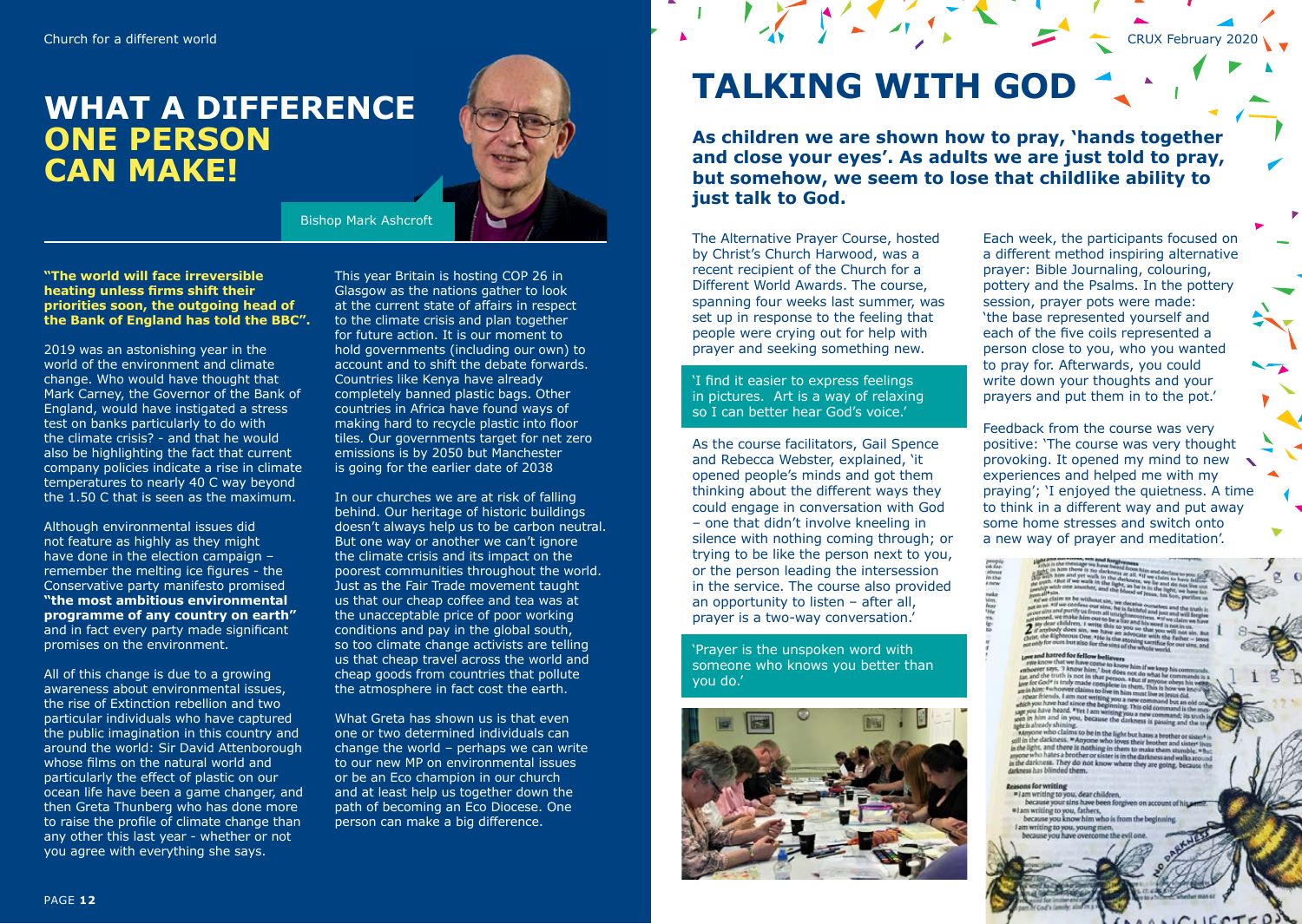### **HOW CAN MY CHURCH HELP PEOPLE GROW IN FAITH, DISCIPLESHIP AND IN MISSION?**

#### **What will we do with your comments?**

We will collate all the responses we receive and consider them as we develop our plans and priorities for the diocese.

We will not be able to provide individual responses, but we will provide updates in CRUX on how your feedback is shaping Church for a different world.

## **What would you like to see**

#### **Continue the conversation**

**Website:** manchester.anglican.org **Twitter:** @DioManchester **Facebook:** The Diocese of Manchester **Email:**  differentworld@manchester.anglican.org

**Thanks for your feedback so far**

## **Send to:**

Church for a Different World, Diocese of Manchester, Church House, 90 Deansgate, Manchester M3 2GH

**WHAT'S ON** 

**THIS MONTH AT MANCHESTER CATHEDRAL?**

### **TERRIFIC TUESDAY AT MANCHESTER CATHEDRAL**

**Tuesday 18 February, (10.15am to 12 noon)**

Come along to the Creation Station at Manchester Cathedral where there will be plenty of crafts and activities for families to enjoy.



**Follow us at @DioManchester The Diocese of Manchester Follow us at @manc\_diocese**

#### CRUX February 2020

## **SMALL ADVERTS**

**WANTED: VINYL RECORD** 

**COLLECTIONS.** We pay the best prices for Rock & Pop record collections (sorry, no Classical) in excellent condition from smoke free homes. Please call Mark (practicing Christian) on 0161 798 4992 or 07717 648 349.

#### **SPIC 'N' SPAN SPECIALIST CLEANERS**

leather suite cleaners, oven and hob cleaning, carpet and upholstery cleaning, UPVC conservatory, gutter fascia and soffit clean, driveway patio decking power-washed, house clearance, rubbish removal. Call Jonathon: **07423 325192** for free quote

#### **SPIC 'N' SPAN HOME MAINTENANCE**

gutters, UPVC door hanging, laminate flooring, flat pack assembly, window fitting, roof repairs, fascia soffits, pointing, brickwork, painting and decorating. Call Jonathon: **07423 325192** for free quote

#### **LAKE DISTRICT HOLIDAY LET**

A well-appointed and equipped 2 bedroom apartment in Bowness with parking and garage. Offering a balcony with views of Lake Windermere. **[www.swallowsrest.org](http://www.swallowsrest.org)** For more information call **07719 966990**; email **[info@swallowsrest.org](mailto:info@swallowsrest.org)**

#### **To advertise in CRUX contact:** Simon Ambrose, **0161 828 1410 sambrose@manchester.anglican.org**

The copy deadline is the **first of the month** prior to publication. Payment is in advance. Small ads cost 50p per word (maximum 40 words) plus VAT.

**Editorial:** All editorial items to Ann Mummery, **0161 828 1470 amummery@manchester.anglican.org**

To order CRUX or amend your order: **John Golding 07768 767220**

**Like us, search for**